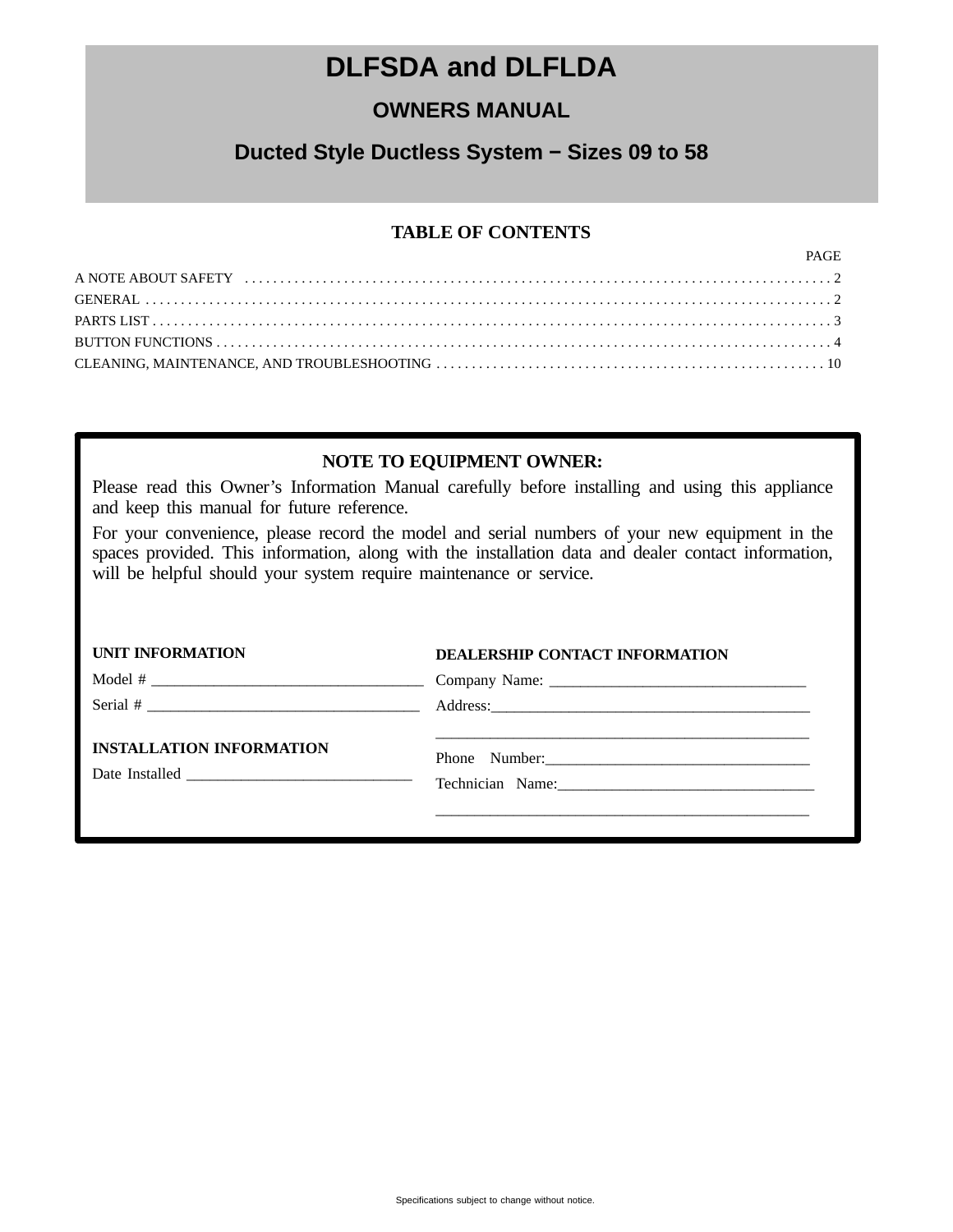# <span id="page-1-0"></span>**A NOTE ABOUT SAFETY**

Any time you see this symbol  $\Delta$  in manuals, instructions and on the unit, be aware of the potential for personal injury. There are three levels of precaution:

**DANGER** identifies the most serious hazards which will result in severe personal injury or death.

**WARNING** signifies hazards that could result in personal injury or death.

**CAUTION** is used to identify unsafe practices which could result in minor personal injury or product and property damage.

**NOTE** is used to highlight suggestions which will result in enhanced installation, reliability, or operation.

# **! WARNING**

#### **PERSONAL INJURY, DEATH AND / OR PROPERTY DAMAGE HAZARD**

Failure to follow this warning could result in personal injury, death or property damage.

Improper installation, adjustment, alteration, service, maintenance, or use can cause explosion, fire, electrical shock, or other conditions which may cause personal injury or property damage. Consult a qualified installer, service agency, or your distributor or branch for information or assistance. The

qualified installer or service agency must use factory−authorized kits or accessories when modifying this product.

Read and follow all instructions and warnings, including labels shipped with or attached to unit before operating your new air conditioner.

# **GENERAL**

The ducted fan coil unit provides quiet, maximum comfort. In addition to cooling and/or heating, the ducted fan coil unit matched with an outdoor condensing unit filters and dehumidifies the air in the room to provide maximum comfort.

IMPORTANT: The ducted fan coil unit should be installed by authorized personnel only; using approved tubing and accessories. If technical assistance, service or repair is needed, contact the installer.

The ducted fan coil unit can be set up and operated from the remote control (provided). **If the remote is misplaced, the system can be operated from the "Auto" setting on the unit.**

# **OPERATING MODES**

The ducted fan coil unit has five operating modes:

- $\bullet$ Fan only
- $\bullet$ Auto
- $\bullet$ Heating (heat pump models only)
- $\bullet$ Cooling
- $\bullet$ Dehumidification (DRY)

# **Fan Only**

In **FAN ONLY** mode, the system filters and circulates the room air without changing room air temperature.

# **Auto**

In **AUTO** mode, the system automatically cools or heats the room according to the user−selected set point.

**NOTE: AUTO** mode is recommended for use on single zone applications only. Using Auto changeover on multi−zone applications could set an indoor unit to **STANDBY** mode, indicated with two dashes (−−) on the display, which will turn off the indoor unit until all the indoor units are in the same mode (**COOLING** or **HEATING**). Heating is the system's priority mode. Simultaneous **HEATING** and **COOLING** is not allowed.

# **Heating**

In **HEATING** mode, the system heats and filters the room air.

## **Cooling**

In **COOLING** mode, the system cools, dries and filters the room air.

# **Dehumidification (DRY)**

In **DEHUMIDIFICATION** mode, the system dries, filters and slightly cools the room air temperature. This mode prioritizes air dehumidification but it *does not* take the place of a dehumidifier.

## **WIRELESS REMOTE CONTROL**

The remote control transmits commands to set up and operate the system. The control has a window display panel that displays the current system status. The control can be secured to a surface when used with the mounting bracket provided.

# **WIRED REMOTE CONTROL (OPTIONAL)**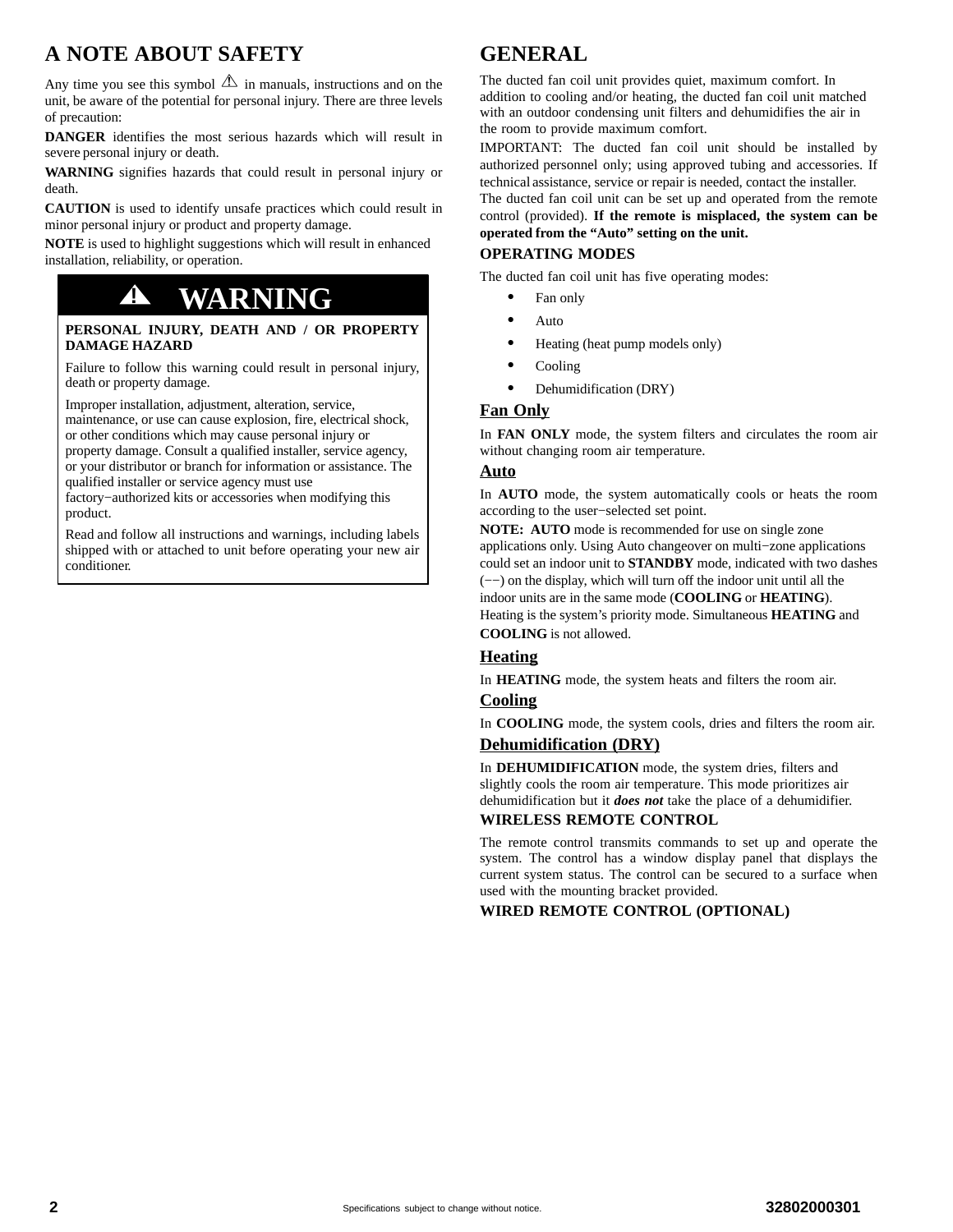# <span id="page-2-0"></span>**PARTS LIST**



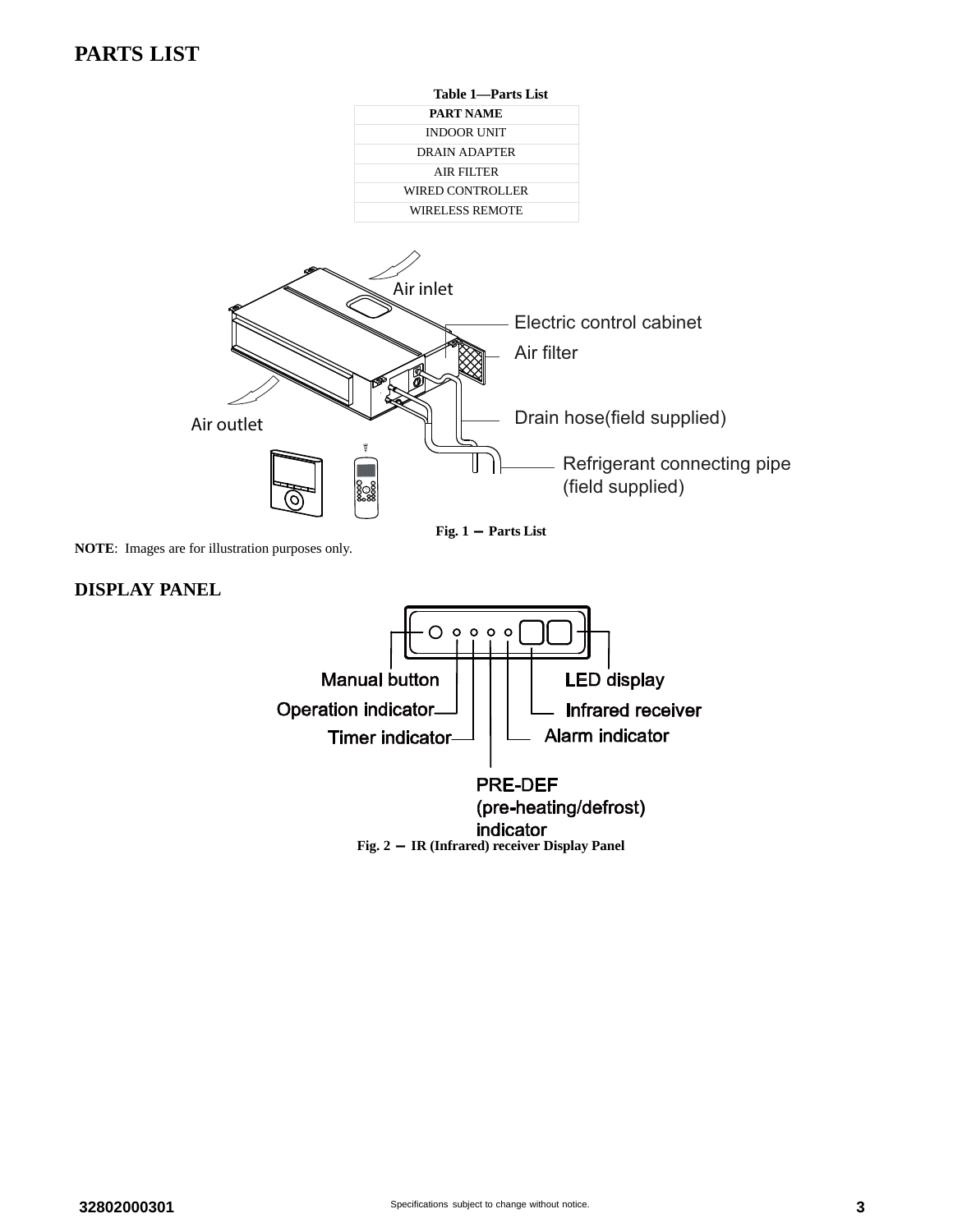# <span id="page-3-0"></span>**BUTTON FUNCTIONS**

Before you begin using your new air conditioner, make sure to familiarize yourself with the remote control. The following is a brief introduction to the remote control.



**Fig. 3 - Remote Controller Buttons**

1. ON/OFF Button  $(1)$ 

This button turns the unit ON and OFF.

- 2. UP Button ( $\sim$ ) and DOWN Button ( $\vee$ ) Press these buttons to increase or decrease the set temperature or Timer setting hours.
- 3. Fan Button  $(\frac{4}{3})$

Used to select the fan speed in four steps: HIGH → MED - LOW - AUTO

#### **NOTE**:

Hold down this button for at least 2 seconds to activate/cancel Silent mode. Due to low frequency operation of the compressor, it may result in insufficient cooling and heating capacity.

4. Fan Button  $(\frac{4}{3})$ 

Used to select the fan speed in four steps:

AUTO→ LOW→ MED→ HIGH

You cannot switch the fan speed in AUTO or DRY mode.

**NOTE**: Hold down this button for at least 2 seconds to activate/cancel Turbo mode. Turbo function enables the unit to reach the preset temperature at cooling or heating operation in the shortest time. If the indoor unit does not support this function, there is no corresponding operation happening when this button is pressed.

5. Swing Button  $\binom{65}{}$ 

Used to stop or start horizontal louver movement. Hold down this button for 2 seconds to start/stop vertical louver movement. Not available on this system.

6. Set Button

Used to initiate the following functions in the sequence below, in conjunction with the  $\Lambda$  and  $\vee$  buttons.

7-Timer o n→Timer o ff → Self clean

\n1. 
$$
\downarrow
$$

\n5.  $\downarrow$ 

\n6.  $\downarrow$ 

\n7.  $\downarrow$ 

\n8.  $\downarrow$ 

\n9.  $\downarrow$ 

\n1.  $\downarrow$ 

\n1.  $\downarrow$ 

\n1.  $\downarrow$ 

\n1.  $\downarrow$ 

\n1.  $\downarrow$ 

\n2.  $\downarrow$ 

\n3.  $\downarrow$ 

\n4.  $\downarrow$ 

\n5.  $\downarrow$ 

\n6.  $\downarrow$ 

\n7.  $\downarrow$ 

\n8.  $\downarrow$ 

\n9.  $\downarrow$ 

\n1.  $\downarrow$ 

\n1.  $\downarrow$ 

\n2.  $\downarrow$ 

\n3.  $\downarrow$ 

\n4.  $\downarrow$ 

\n5.  $\downarrow$ 

\n6.  $\downarrow$ 

\n7.  $\downarrow$ 

\n8.  $\downarrow$ 

\n9.  $\downarrow$ 

\n1.  $\downarrow$ 

\n1.  $\downarrow$ 

\n2.  $\downarrow$ 

\n3.  $\downarrow$ 

\n4.  $\downarrow$ 

\n5.  $\downarrow$ 

\n6.  $\downarrow$ 

\n7.  $\downarrow$ 

\n8.  $\downarrow$ 

\n9.  $\downarrow$ 

\n1.  $\downarrow$ 

\n1.  $\downarrow$ 

\n2. <math display="inline</p>

(\* Indicates optional functions)

Press the SET button to select the desired function. The selected symbol will flash on the display area. Then press the  $\Lambda$  or  $\vee$ button to confirm.

# SLEEP Function  $(\bigotimes^{\mathcal{B}})$

This function maintains the most comfortable temperature and saves energy. It is available in COOL, HEAT, or AUTO modes only.

For details, see sleep operation in the USERS MANUAL.

 $*$  FRESH Function ( $@$ )

Not available on this system.

\* SELF CLEAN Function  $(\overset{\mathscr{C}_{\mathscr{V}}}{\mathscr{V}})$  (optional)

In SELF CLEAN mode, the unit automatically cleans and dries the Evaporator and keeps it fresh for the next operation.

# \* FOLLOW ME Function  $(\overset{\otimes}{\bullet})$  (optional)

When the Follow Me function is activated, the remote display is the actual temperature at its location. The remote control will send this signal to the unit every 3 minutes until the FOLLOW ME button is pressed again.

- 7. Shortcut Button
- - Used to restore the current settings or resume previous settings.
- - The first time connecting to power, if the SHORTCUT button is pressed, the unit will operate in AUTO mode, 80°F, and the fan speed is Auto.
- - Push this button when the remote controller is on, and the system automatically reverts back to the previous settings including operating mode, setting temperature, fan speed level, and sleep feature (if activated).
- - If this button is pressed more than 2 seconds, the system automatically restores the current operation settings including operating mode, setting temperature, fan speed level, and sleep feature (if activated).
- 8. Mode Button

Press this button to modify the unit mode in the following sequence:

$$
\rightarrow \text{AUTO} \rightarrow \text{COOL} \rightarrow \text{DRY} \rightarrow \text{HEAT} \rightarrow \text{FAN} \rightarrow
$$

9. LED Button  $(\bigotimes)$ 

Press this button to turn ON/OFF the indoor screen display.

**NOTE**: Pressing and holding the LED and SWING buttons together for 3 seconds will alternate the temperature display between °C and °<sup>F</sup> scales.

10. LOCK Function

Press SHORT CUT and LED buttons together to lock or unlock the keyboard.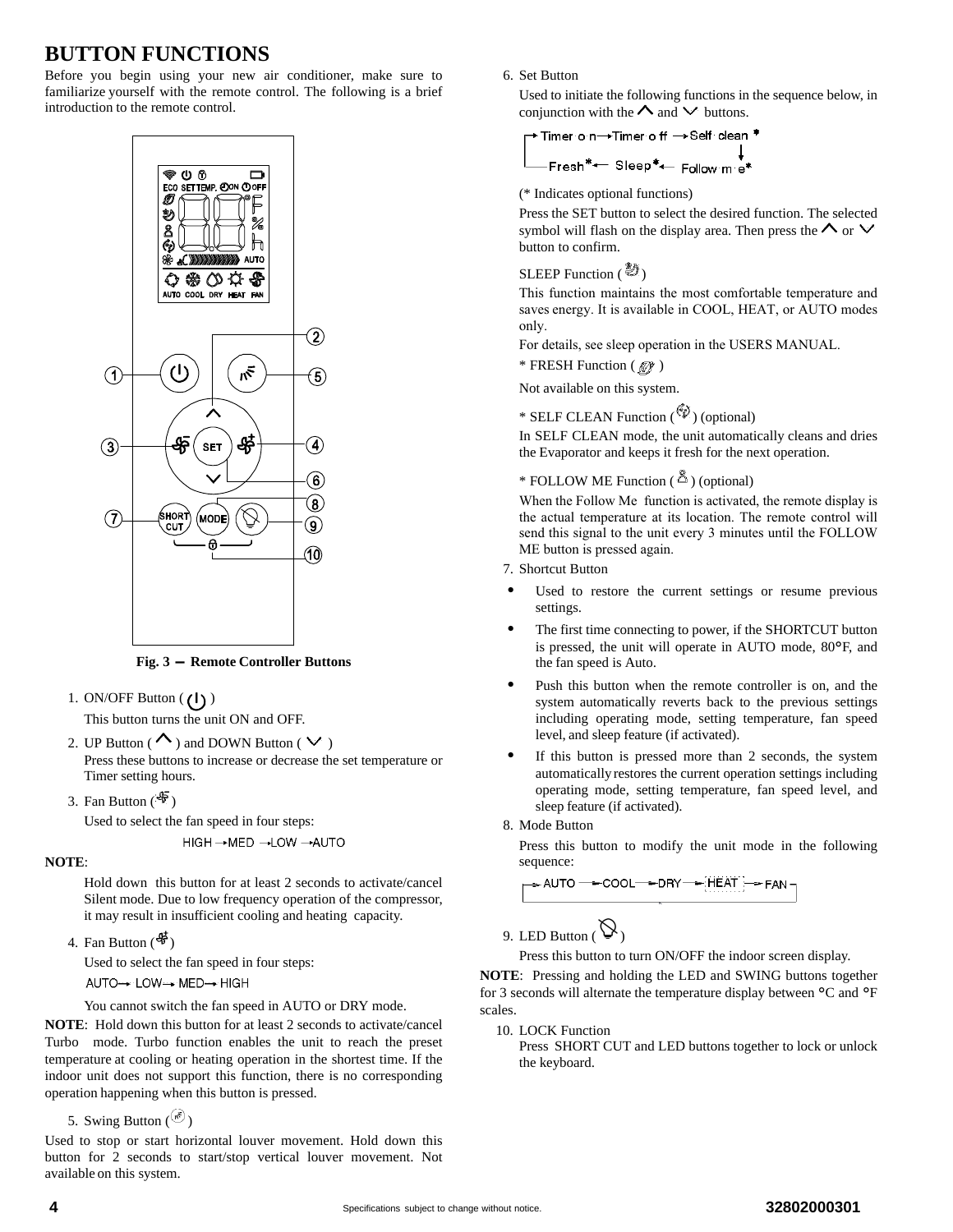

**NOTE**: All indicators shown in the figure are for the purpose of clear presentation. During the actual operation, only the relative functional signs are shown in the display window.

# **REMOTE CONTROL**



**EQUIPMENT DAMAGE HAZARD**

Failure to follow this caution may result in equipment damage.

Handle the control with care and avoid getting the control wet.

**IMPORTANT**: The remote control can operate the unit from a distance of up to 26 ft. (8 m) as long as there are no obstructions. When the timer function is used, the remote control should be kept in the vicinity of the fan coil (within 26 ft. / 8 m).

The remote control can perform the following basic functions:

- $\bullet$ Turn the system **ON** and **OFF**
- $\bullet$ Select operating mode
- -Adjust room air temperature set point and fan speed
- $\bullet$ Adjust airflow direction

Refer to the *Remote Control Function* section for a detailed description of all the capabilities of the remote control.

#### **Battery Installation**

Two AAA 1.5v alkaline batteries (included) are required for operation of the remote control.

To install or replace batteries:

- 1. Slide the back cover off the control to open the battery compartment.
- 2. Insert batteries. Follow the polarity markings inside the battery compartment.
- 3. Replace the battery compartment cover.

#### **NOTE**:

- 1. When replacing batteries, do not use old batteries or a different type battery. This may cause the remote control to malfunction.
- 2. If the remote is not going to be used for several weeks, remove the batteries. Otherwise battery leakage may damage the remote control.
- 3. The average battery life under normal use is about 6 months.
- 4. Replace the batteries when there is no audible beep from the indoor unit or if the Transmission Indicator fails to light.
- 5. When batteries are removed, the remote control erases all programmed settings. The control must be reprogrammed after insertion of new batteries.

# **Remote Control Operation** - **Quick Start**

**NOTE**: When transmitting a command from the remote control to the unit, be sure to point the control toward the right side of the unit. The unit confirms receipt of a command by sounding an audible beep.

- 1. Turn the unit on by pushing the ON/OFF button.
- 2. If there is a preference for °C rather than °F (default), press and hold the increase  $\triangle$  and decrease  $\nabla$  temperature set point buttons together for approximately 3 seconds.
- 3. Select the desired mode by pushing the mode button.

NUTO → COOL → DRY → FRATI → FAN

#### **Fig. 6 - Modes**

- 4. Select the temperature set point by pointing the control toward the unit and pressing the increase/decrease temperature set point buttons until the desired temperature appears on screen.
- 5. Select the desired fan speed by pressing the FAN button.

**NOTE**: If the unit is operating in DRY or AUTO mode, the fan speed will be automatically set.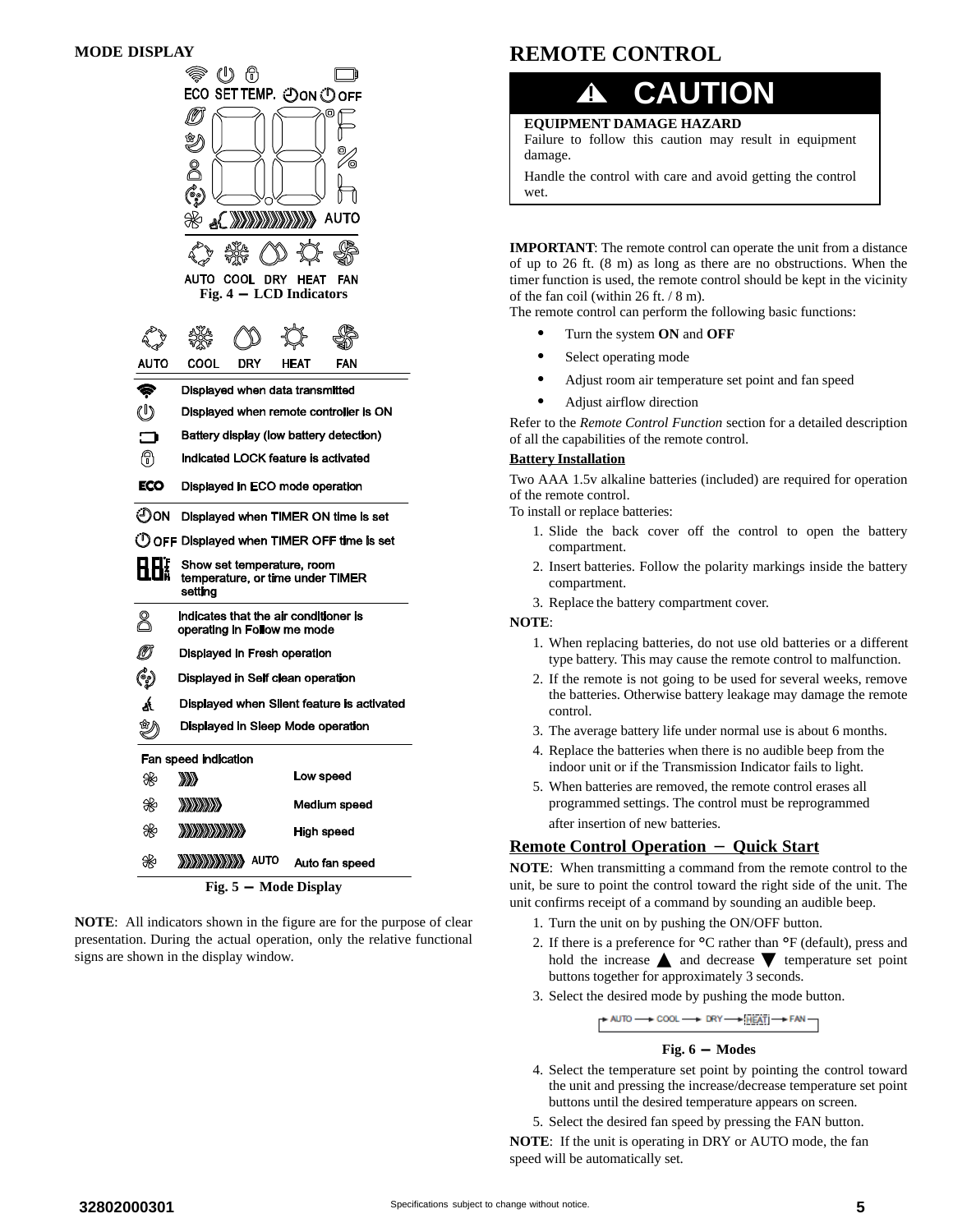#### **Manual Operation**

If the remote control is lost, damaged, or the batteries are exhausted, the MANUAL button can be used to run the unit. When the MANUAL button is pressed once, the AUTO mode takes affect (heat or cool). When this button is pressed twice, the system enters the TEST mode and runs for 30 minutes in the COOLING mode (it runs in AUTO mode afterward).

When pressed three times, the system turns OFF.



#### **Fig. 7 - − IR Receiver Display Panel**

The set conditions of manual operation are as follows:

- $\bullet$ Preset set point: 76°F (24°C)
- -Fan speed: AUTO
- $\bullet$  Discharge air direction: Pre−set position based on operation in COOL or HEAT mode

# **REMOTE CONTROL FUNCTIONS**

### **Pressing the On/Off Button**

When the air conditioner is not in operation, the remote control displays the last set point and mode.

- -Press **ON/OFF** to start the unit.
- The unit starts in the last operating mode and set point. The **ON/OFF** indicator appears.
- -Press **On/Off** to stop the unit.
- All the indicator lights on the unit go out, and the remote control displays the set point and mode.

**NOTE**: If the On/Off button is pressed too soon after a stop, the compressor will not start for 3 to 4 minutes due to the inherent protection against frequent compressor cycling. The unit only emits an audible beep when the signals are received correctly.

### **Selecting an Operating Mode**

**NOTE**: Use **OPERATING** mode to select one of the available modes.



#### **Setting the Room Temperature Set Point**

Press the increase temperature set point  $\triangle$  and decrease  $\nabla$  buttons to raise or lower the temperature.

The unit confirms the signal receipt with a beep and the value of the set temperature appears on the display and changes accordingly. The temperature can be set between 62°F (17°C) and 86°F (30°C) in increments of 1°F or 1°C.

**NOTE**: In the COOLING mode, if the temperature selected is higher than the room temperature, the unit will not start. The same applies for the HEATING mode if the selected temperature is lower than the room temperature.

#### **Selecting the Fan Speed**

 $\rightarrow$  AUTO  $\rightarrow$  LOW  $\rightarrow$  MED  $\rightarrow$  HIGH-

**Fig. 9 - Fig. 9** - **Fan Speeds**

The fan speed can be selected by pressing FAN.

**NOTE**: When the unit is on, the fan runs continuously in cooling or heating. When in heating, there might be situations where the fan will slow down or shut off to prevent cold blow.

# **Selecting the Up**-**Down Airflow Louver Position**

To optimize comfort, the horizontal louver should be adjusted as shown below.

#### **AUTO OPERATION**



#### **Fig. 10 - Remote Controller Buttons for Auto Operation**

Ensure the unit is plugged in and power is available. The OPERATION indicator on the display panel of the indoor unit starts flashing.

- 1. Press the MODE button to select Auto.
- 2. Press the UP/DOWN button to set the desired temperature. The temperature can be set within a range of 62°F~86°F in 1°<sup>F</sup> increments.

3. Press the ON/OFF button to start the unit.

**NOTE**:

- $\bullet$  In Auto mode, the unit can logically choose the mode of Cooling, Fan, and Heating by sensing the difference between the actual ambient room temperature and the setting temperature on the remote controller.
- - In Auto mode, you cannot switch the fan speed. It has already been automatically controlled.
- - If Auto mode is not comfortable for you, the desired mode can be manually selected.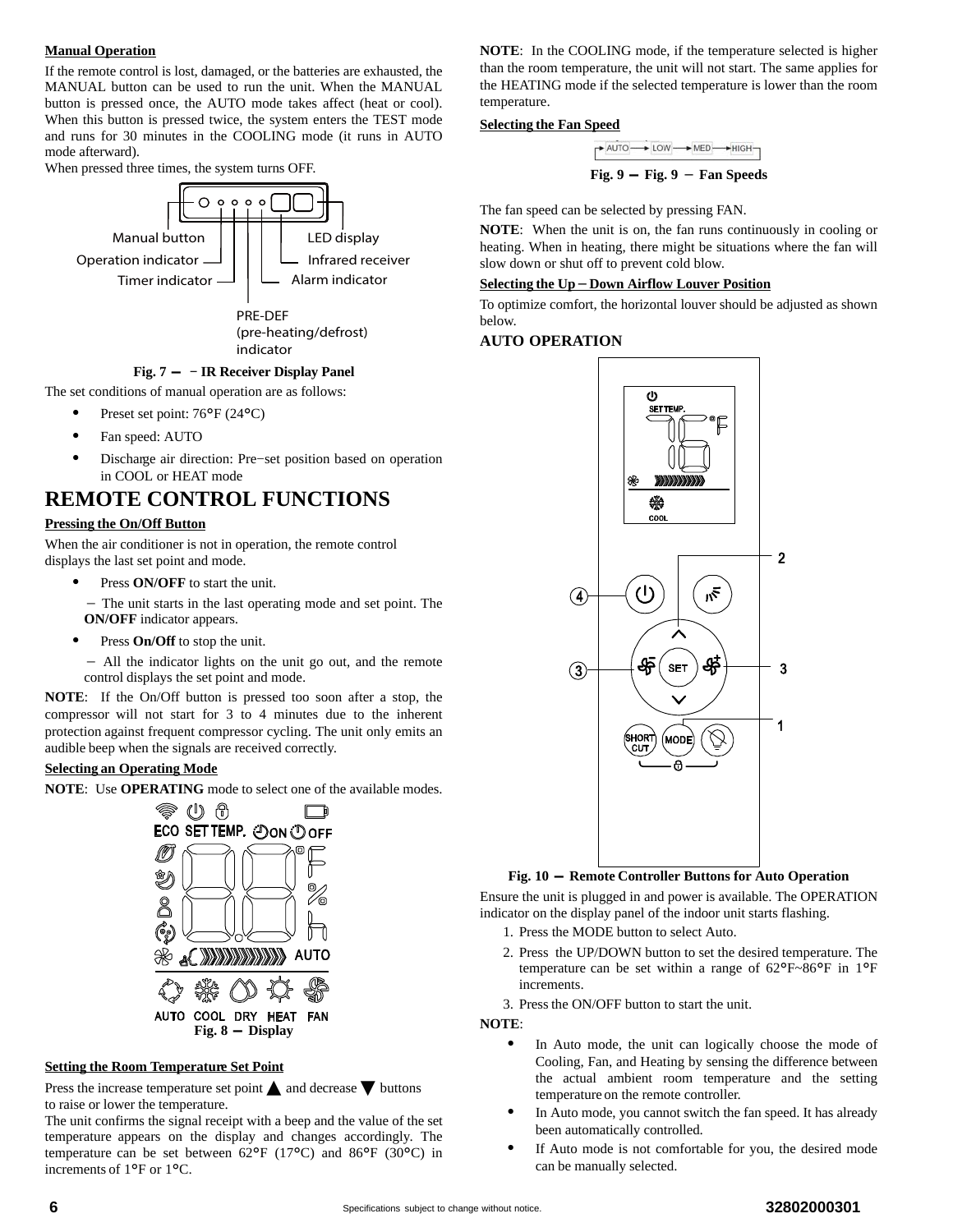# **Cooling /Heating/Fan Operation**

Ensure the unit is plugged in and power is available.

- 1. Press the MODE button to select COOL, HEAT (cooling and heating models only), or FAN mode.
- 2. Press the UP/DOWN buttons to set the desired temperature. The temperature can be set within a range of 62°F~86°F in 1°<sup>F</sup> increments.
- 3. Press the FAN button to select the fan speed in four steps− Auto, Low, Med, or High.
- 4. Press the ON/OFF button to start the unit.

**NOTE**: In FAN mode, the setting temperature is not displayed on the remote controller and you are not able to control the room temperature. In this case, only steps 1, 3, and 4 may be performed.

# **DEHUMIDIFYING OPERATION**



**Fig. 11 - Remote Controller Buttons for Dehumidifying Operation**

Ensure the unit is plugged in and power is available. The OPERATION indicator on the display panel of the indoor unit starts flashing.

- 1. Press the MODE button to select DRY mode.
- 2. Press the UP/DOWN buttons to set the desired temperature. The temperature can be set within a range of 62°F~86°F in 1°<sup>F</sup> increments.
- 3. Press the ON/OFF button to start the unit.

# **TIMER OPERATION**



**Fig. 12 - Remote Controller Buttons for Timer Operation**

Press the SET button can set the auto−on/off time of the unit.

# **Set the Auto−On Time**

1. Press the SET button

The Timer on indicator  $\mathbf{O}^{on}$  displays and flashes. The last Auto−on setting time and the signal "h" shows on the LCD display area. Now it is ready to reset the Auto−on time to START the operation.

- 2. Press the ∧ or ∨ button to set desired Auto–On time. Each time you press the button, the time increases/decreases by half an hour between 0 and 10 hours and by one hour between 10 and 24 hours.
- 3. Once the desired time is established, there will be a three second delay before the remote controller transmits the signal to the unit. Then, the "h" signal disappears, and the Timer On indicator will remain on and the set temperature will re−appear on the LCD display window.

# **Set the Auto−Off Time**

- 1. Press the SET button until the Timer On indicator  $\mathbf{O}^{\text{OFF}}$  displays and flashes. The last Auto−off setting time and the "h" signal will be shown on the LCD display area. Now it is ready to reset the Auto−off time to STOP the operation.
- 2. Press the ∧ or ∨ button to set desired Auto–On time. Each time you press the button, the time increases/decreases by half an hour between 0 and 10 hours and by one hour between 10 and 24 hours.
- 3. Once the desired time is established, there will be a three second delay before the remote controller transmits the signal to the unit. Then, the "h" signal disappears, and the Timer Off indicator will remain on and the set temperature will re−appear on the LCD display window.

# **Timer Setting Example**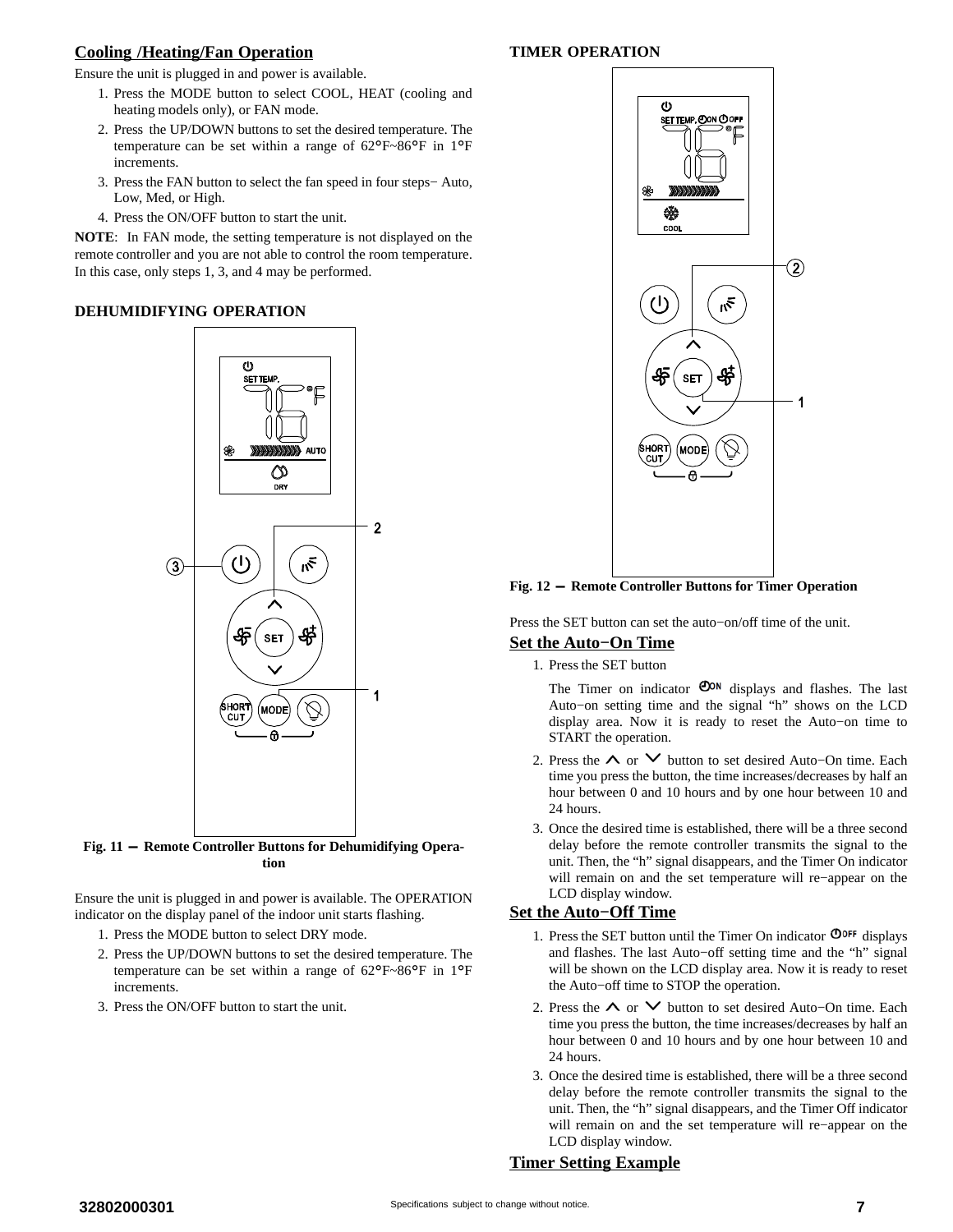

#### **(Auto−ON Operation)**

The TIMER ON feature is useful when you want the unit to turn on automatically before you return home. The unit will automatically start operating at the set time.

#### **Example**

To start the unit in 6 hours.

1. Press the SET button to select TIMER ON.

The last setting of starting operation time and signal "h" will show on the display area.

- 2. Press the  $\land$  or  $\lor$  button to display "6.0h" on the TIMER ON display of the remote controller.
- 3. Wait for three seconds and the digital display area will show the temperature again. The  $\bullet$ <sup>ow</sup> indicator remains on and this function is activated.

#### **Timer OFF**





**Fig. 14 - Timer OFF Setting Example**

#### **(Auto−OFF Operation)**

The TIMER OFF feature is useful when you want the unit to turn off automatically after you go to bed. The unit will stop automatically at the set time.

#### **Example**

To sop the unit in 10 hours.

- 1. Press the SET button to select TIMER OFF.
	- The last setting of stopping operation time and the signal "h" will show on the display area.
- 2. Press the  $\land$  or  $\lor$  button to display "10h" on the TIMER OFF display of the remote controller.
- 3. Wait for three seconds and the digital display area will show the temperature again. The  $\mathbf{O}^{\text{OFF}}$  indicator remains on and this function is activated.

#### **Combined Timer**

#### **(Setting both ON and OFF timers simultaneously)**

TIMER OFF  $\rightarrow$  TIMER ON

 $(On \rightarrow Stop \rightarrow Start\ operation)$ 





**Fig. 15** - Combined Timer (Timer OFF  $\rightarrow$  Timer ON)

This feature is useful when you want to stop the unit in the evening, and start it again in the morning.

#### **Example**

To stop the unit 2 hours after setting and start it again 10 hours after setting.

- 1. Press the SET button to select TIMER OFF.
- 2. Press the  $\land$  or  $\lor$  button to display "2.0h" on the TIMER OFF display.
- 3. Press the SET button to select TIMER ON.
- 4. Press  $\land$  or  $\lor$  button to display "10h" on the TIMER ON display .
- 5. Wait three seconds and the digital display area will show the temperature again. The  $\bullet$ <sup>o</sup> and  $\bullet$ <sup>orf</sup> indicators remain on and this function is activated.

TIMER ON  $\rightarrow$  TIMER OFF

 $(Off \rightarrow Start \rightarrow Stop operation)$ 



**Fig. 16** - **Combined Timer (Timer ON**  $\rightarrow$  **Timer OFF)** 

This feature is useful when you want to start the unit before waking up and stopping it after leaving the house.

#### **Example**

To start the unit 2 hours after setting and stop it 5 hours after setting.

- 1. Press the SET button to select TIMER ON.
- 2. Press the  $\land$  or  $\lor$  button to display "2.0h" on the TIMER ON display.
- 3. Press the SET button to select TIMER OFF.
- 4. Press the  $\land$  or  $\lor$  button to display "5.0h" on the TIMER OFF display.
- 5. Wait three seconds, and the digital display area will show the temperature again.

The  $\bullet$ <sup>OON</sup> and  $\bullet$ <sup>OOFF</sup> indicators remain on and this function is activated.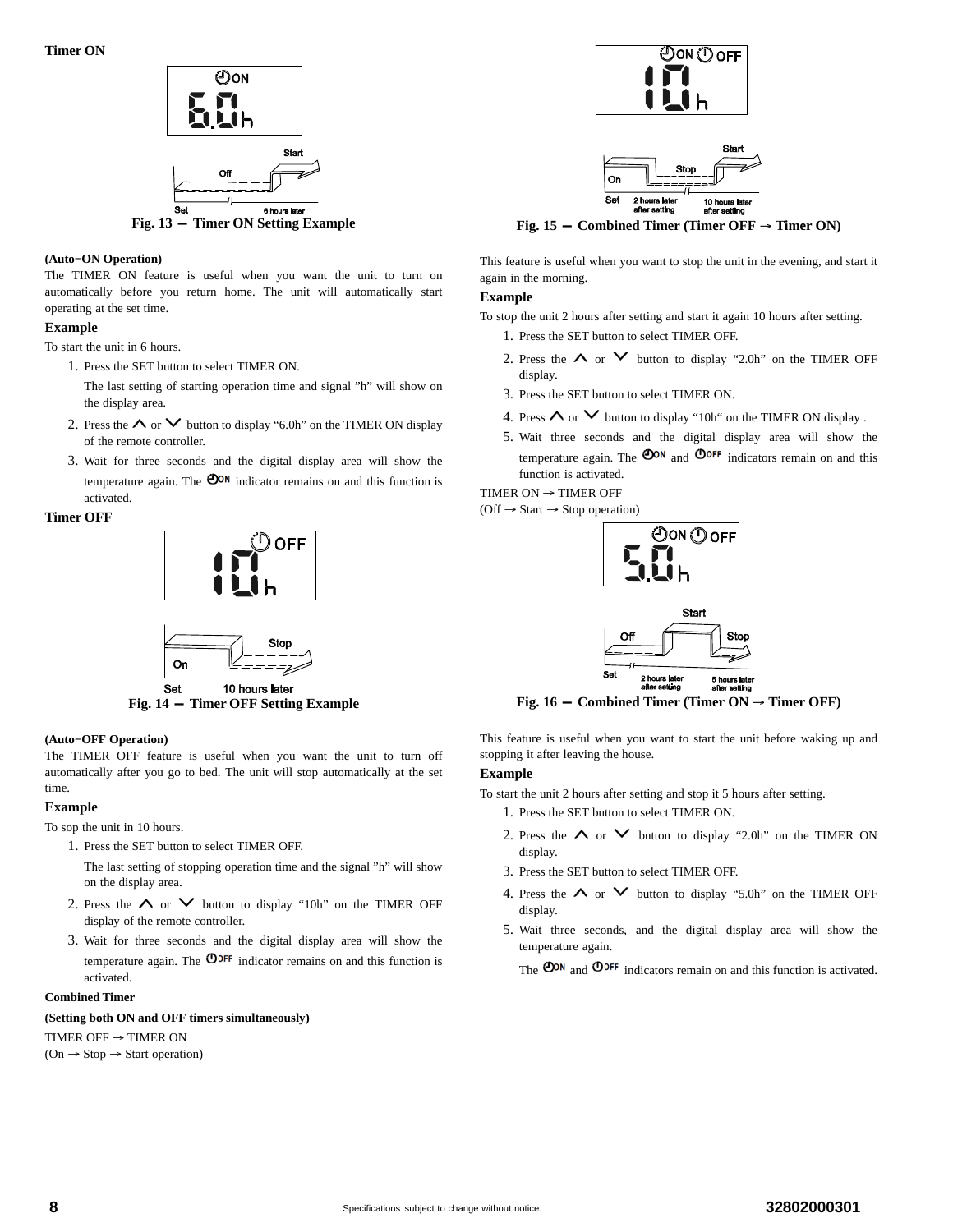# **Sleep Mode**

**SLEEP** mode is used to conserve energy and can be used when the unit is in the **COOL**, **HEAT** or **AUTO** mode only.

#### **Cool Mode**

a. Push **SLEEP**. After 1 hour the set point raises by  $1.8^{\circ}F(1^{\circ}C)$ . After another hour, the set point raises by another  $1.8^{\circ}$ F (1 $^{\circ}$ C) and the fan runs in a low speed. The unit shuts off 5 hours after setting the **SLEEP** mode. The **SLEEP** mode cancels if either **MODE**, **TEMP**, **FAN**, **TIMER**, or **ON/OFF** on the remote control are pressed.

#### **Heat Mode**

Same as cooling mode however set points are lowered by  $1.8^{\circ}$  F (1<sup>o</sup>C).

#### **Turbo Mode**

Use the **TURBO** mode to cool or heat the room rapidly.

a. Press **TURBO**. An audible "beep" is heard if the indoor unit supports this function. The fan runs on super high speed. The **TURBO** mode terminates automatically 20 minutes after pushing **TURBO**. It can be terminated immediately by selecting **TURBO** again. When the **TURBO** mode is terminated, the unit reverts to the original setting.

#### **Self Clean Mode**

Press **CLEAN** to activate or deactivate the self−cleaning function. Under this function, the air conditioner automatically cleans and dries the evaporator. The cleaning cycle takes 16 minutes, after which the unit turns off automatically. Pressing **CLEAN** in the middle of the cycle cancels the operation and turns off the unit. This function can be activated only in the **COOL** or **DRY** mode.

#### **Follow Me Mode**

Press **Follow Me** to activate or deactivate this function. Under this setting, the temperature that appears in the remote control is the actual temperature at its location. The remote control sends this signal to the air conditioner every 3 minutes. This function is not available for **DRY** and **FAN** modes.

## **Freeze Protection Mode**

Press **FP** for approximately 2 seconds to activate or deactivate the freeze protection mode (heating set back). The indoor unit displays "FP".

#### **NOTE: This function is only available in the heating mode.**

Under this function, the unit operates at high fan speed and the coil temperature automatically sets to  $46^{\circ}F (8^{\circ}C)$ . This mode can also be deactivated by pressing **ON/OFF**, **SLEEP**, **MODE**, **FAN**, or either **TEMP**.

# **Silence Mode**

**NOTE: The Silence Mode (SLC) feature is not available on this model.**

### **LED Light**

Press **LED** to turn the display light on and off.

#### **Resetting the Remote Control**

If the batteries in the remote control are removed, the current settings will be cancelled and the control returns to the initial settings and will be in standby mode. Push **ON/OFF** to activate.

### **Time Delay**

If **ON/OFF** is pressed too soon after a stop, the compressor will not start for 3 to 4 minutes due to the inherent protection against frequent compressor cycling. The unit only emits an audible beep when the signals are received correctly.

#### **Heating Features**

If the unit is in the heating mode, there is a delay when the fan starts. The fan starts only after the coil is warmed up to prevent cold blow.

# **Auto Defrost Operation**

In **HEATING** mode, if the outdoor coil is frosted, the indoor fan and outdoor fan turns off while the system removes the frost from the outdoor coil. The system automatically reverts to normal operation when frost is removed from the outdoor unit.

#### **Auto Start**

If the power fails while the unit is operating, the unit stores the operating condition, and the unit will start operation automatically under those conditions when the power is restored.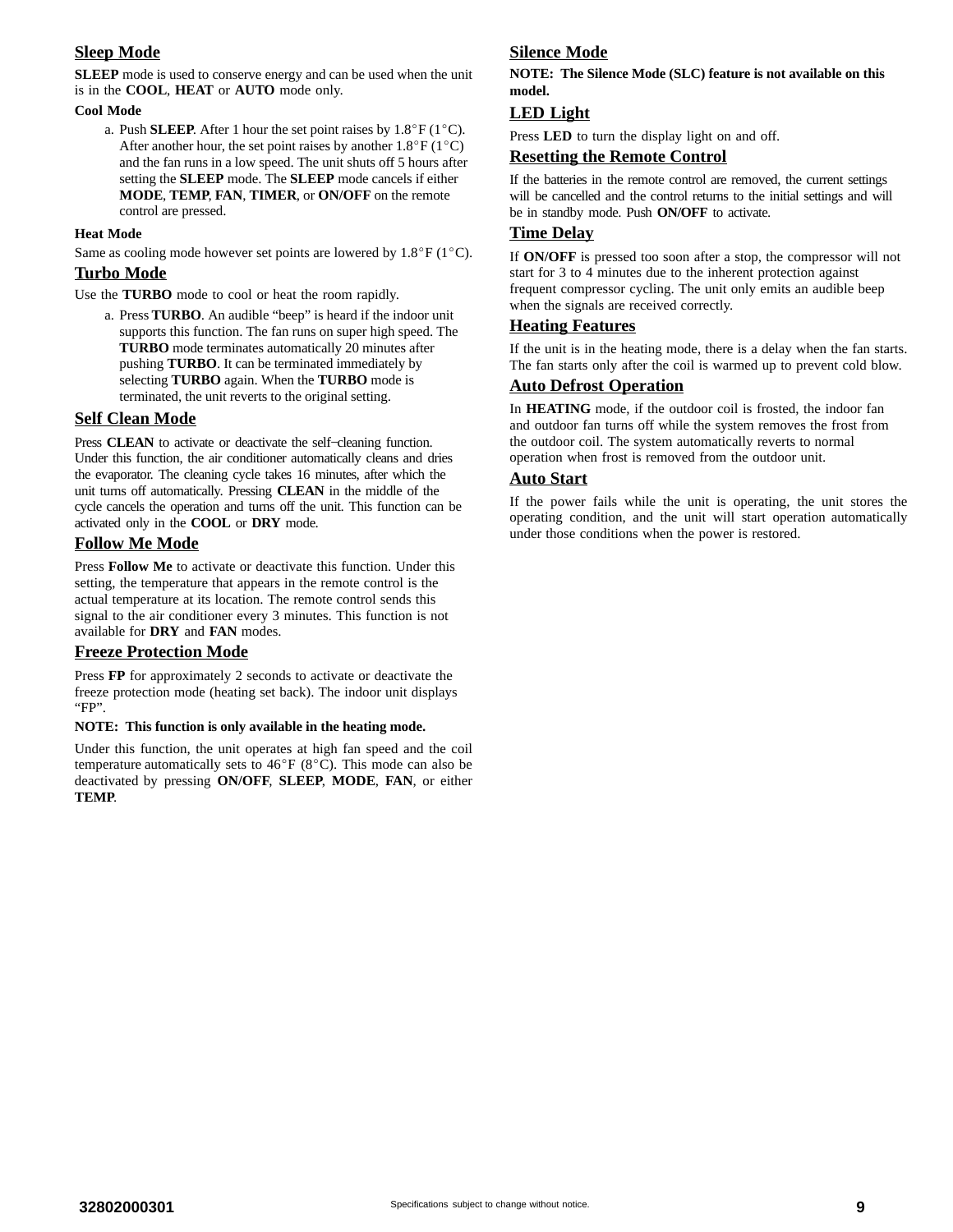# <span id="page-9-0"></span>**CLEANING, MAINTENANCE, AND TROUBLESHOOTING**

# **! CAUTION**

### **ELECTRICAL SHOCK HAZARD**

Failure to follow this caution may result in personal injury or death.

Always turn off power to the system before performing any cleaning or maintenance to the system. Turn off the outdoor disconnect switch located near outdoor unit. Be sure to disconnect indoor unit if on a separate switch

# **! CAUTION**

## **EQUIPMENT DAMAGE/OPERATION HAZARD**

Failure to follow this caution may result in equipment damage or improper unit operation.

Operating the system with dirty air filters may damage the indoor unit and could cause reduced cooling performance, intermittent system operation, frost build−up on indoor coil or blown fuses.

## **PERIODIC MAINTENANCE**

Periodic maintenance is recommended to ensure proper operation of the unit. Recommended maintenance intervals may vary depending on the installation environment, e.g., dusty zones. Refer to Table [2](#page-10-0).



#### **CUT HAZARD**

Failure to follow this caution may result in personal injury.

The coil fins are very sharp. Use caution when cleaning.

Always wear safety protection.

# **Cleaning the Coil**

Clean the coil at the beginning of each cooling season or when necessary. Use a vacuum cleaner or a long−bristle brush to avoid damage to the coil fins.

# **Air Filters**

Remove and clean the air filters once a month.

**NOTE:** If the air filters show signs of excessive wear or are torn, they must be replaced. Contact your local dealer for replacement filters.

- 1. Unscrew filters from the frame.
- 2. Pull filters down to remove.



**Fig. 17 - Remove the Filters**

3. Vacuum filters.



A150648

## **Fig. 18 - Vacuum the Filters** 4. Clean with warm water.



A150649

### **Fig. 19 - Clean Filter with Warm Water**

- 5. Shake filter to remove excess water and dry thoroughly.
- 6. Replace filter by sliding into rack until filter snaps in place.
- 7. Close front panel on unit.

# **! CAUTION**

## **EQUIPMENT DAMAGE HAZARD**

Failure to follow this caution may result in equipment damage.

When cleaning the front panel, do not use water hotter than  $105^{\circ}$ F (40.6 $^{\circ}$ C) and do not pour water onto the fan coil. Do not use abrasive or petroleum based cleaners as they may damage the front panel.

## **Preparing for Extended Shutdown Period**

Clean the filters and place them back in the unit. Operate the unit in **FAN ONLY** mode for 12 hours to dry all internal parts. Turn the main power supply off and remove the batteries from the remote control.

#### **System Operation Recommendations**

The items outlined in the following list help to ensure proper system operation:

- $\bullet$ Replace both remote control batteries.
- - Point the remote control toward the unit display panel when transmitting a command.
- -Keep doors and windows closed while the unit is operating.
- - Contact an authorized service representative if a problem arises that cannot be easily resolved.
- -Do not perform cleaning or maintenance while the unit is on.
- - Keep the display panel on the unit away from direct sunlight and heat as this may interfere with remote control transmissions.
- -Do not block air intakes and outlets on the indoor or outdoor units.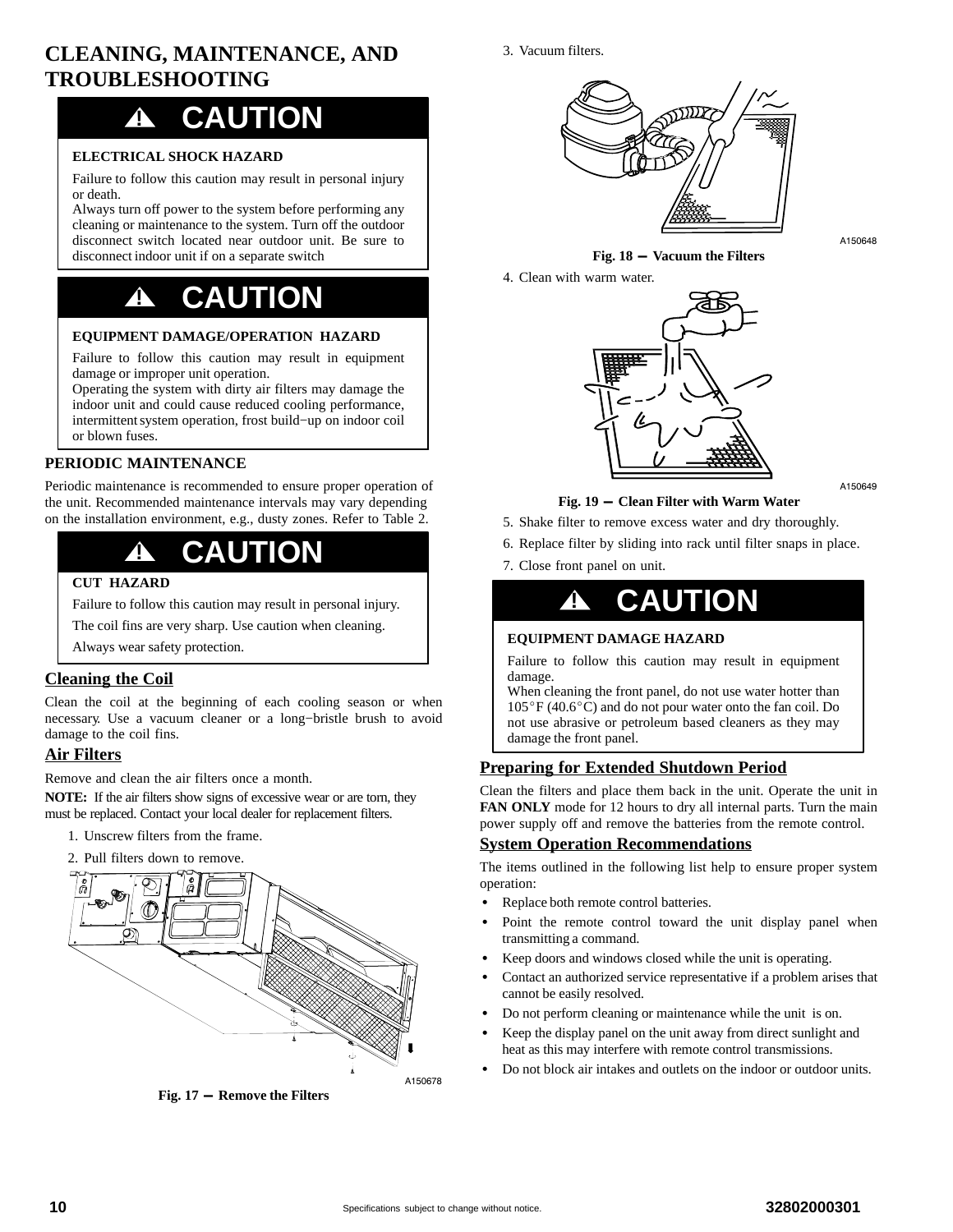# <span id="page-10-0"></span>**Energy Saving Recommendations**

The following recommendations will add greater efficiency to the ductless system:

- $\bullet$  Select a comfortable thermostat setting and leave it at chosen setting. Avoid raising and lowering the setting.
- - Keep the filter clean. Frequent cleaning may be necessary depending on indoor air quality.

## **TROUBLESHOOTING**

Refer to Table 2 before contacting your local dealer.

- Use drapes, curtains, or shades to keep direct sunlight from heating the room on very hot days.
- Limit the unit's run time by using the **TIMER** function.
- -Do not obstruct the air intake on the front panel.
- - Turn on the air conditioning unit before the indoor air becomes too uncomfortable.

| <b>INDOOR UNIT</b>                                 | <b>EVERY MONTH</b> | <b>EVERY 6 MONTHS</b> | <b>EVERY YEAR</b> |
|----------------------------------------------------|--------------------|-----------------------|-------------------|
| Clean Air Filter*                                  |                    |                       |                   |
| <b>Change Remote Control Batteries</b>             |                    |                       |                   |
| <b>OUTDOOR UNIT</b>                                | <b>EVERY MONTH</b> | <b>EVERY 6 MONTHS</b> | <b>EVERY YEAR</b> |
| Clean Outdoor Coil from Outside                    |                    |                       |                   |
| Clean Outdoor Coil from Insidet                    |                    |                       |                   |
| Blow Air Over Electric Partst                      |                    |                       |                   |
| <b>Check Electric Connection Tighteningt Clean</b> |                    |                       |                   |
| Fan Wheelt                                         |                    |                       |                   |
| Check Fan Tighteningt                              |                    |                       |                   |
| Clean Drain Panst                                  |                    |                       |                   |

\* Increase frequency in dusty zones.

Maintenance to be carried out by qualified service personnel. Refer to the Installation Manual.

# **! CAUTION**

If one of the following conditions occurs, switch off the power supply immediately and contact your dealer for further assistance.

- - The operation light continues to flash rapidly after the unit has been restarted.
- -The remote control buttons do not work.
- -The unit continually trips fuses or circuit breakers.
- $\bullet$ A foreign object or water enters the air conditioner.
- -Other abnormal situations.

The following symptoms are not malfunctions and in most situations will not require repairs.